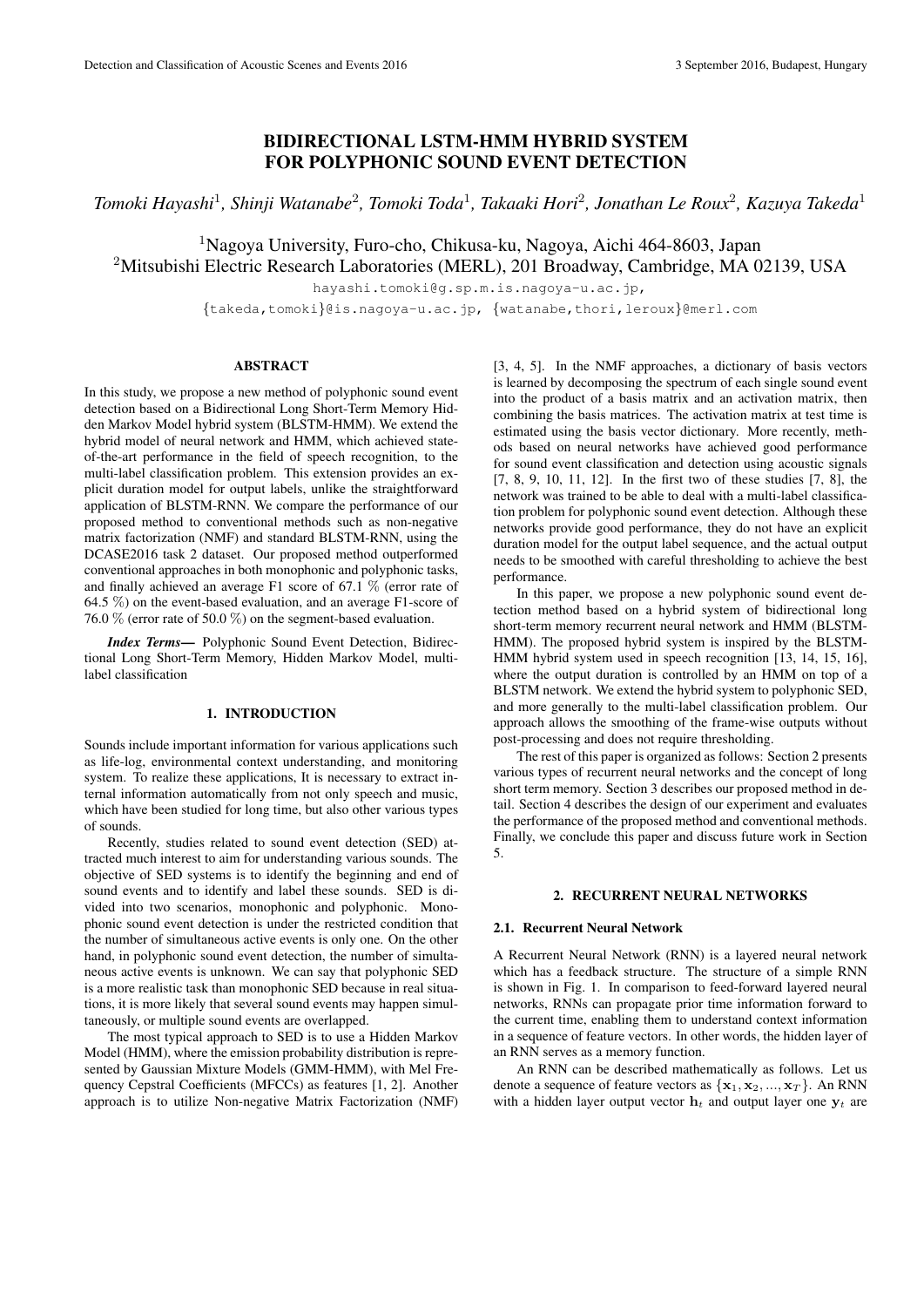

Figure 1: Recurrent Neural Network

calculated as follows:

$$
\mathbf{h}_t = f(\mathbf{W}_1 \mathbf{x}_t + \mathbf{W}_r \mathbf{h}_{t-1} + \mathbf{b}_1), \tag{1}
$$

$$
\mathbf{y}_t = g(\mathbf{W}_2 \mathbf{h}_t + \mathbf{b}_2), \tag{2}
$$

where  $W_i$  and  $b_i$  represent the input weight matrix and bias vector of the *i*-th layer, respectively, **W***<sup>r</sup>* represents a recurrent weight matrix, and *f* and *g* represent activation functions of the hidden layer and output layer, respectively.

# 2.2. Bidirectional Recurrent Neural Network

A Bidirectional Recurrent Neural Network (BRNN) [13, 17] is a layered neural network which not only has feedback from the previous time period, but also from the following time period. The structure of a BRNN is shown in Fig. 2. The hidden layer which connects to the following time period is called the *forward layer*, while the layer which connects to the previous time period is called the *backward layer*. Compared with conventional RNNs, BRNNs can propagate information not only from the past but also from the future, and therefore have the ability to understand and exploit the full context in an input sequence.

#### 2.3. Long Short-Term Memory RNNs

One major problem with RNNs is that they cannot learn context information over long stretches of time because of the so-called *vanishing gradient* problem [19]. One effective solution to this problem is to use Long Short-Term Memory (LSTM) architectures [20, 21]. LSTM architectures prevent vanishing gradient issues and allow the memorization of long term context information. As illustrated in Fig. 3, LSTM layers are characterized by a *memory cell* **s***<sup>t</sup>* , and three gates: 1) an *input gate*  $g_t^I$ , 2) a *forget gate*  $g_t^F$ , and 3) an *output gate*  $g_t^O$ . Each gate  $g^*$  has a value between 0 and 1. The value 0 means that the gate is closed, while the value 1 means that the gate is open. In an LSTM layer, the hidden layer output  $h_t$  in



Figure 2: Bidirectional Recurrent Neural Network



Figure 3: Long Short-Term Memory

Eq. 1 is replaced by the following equations:

$$
\mathbf{g}_t^I = \sigma(\mathbf{W}^I \mathbf{x}_t + \mathbf{W}_r^I \mathbf{h}_{t-1} + \mathbf{s}_{t-1}), \tag{3}
$$

$$
\mathbf{g}_t^F = \sigma(\mathbf{W}^F \mathbf{x}_t + \mathbf{W}_r^F \mathbf{h}_{t-1} + \mathbf{s}_{t-1}), \tag{4}
$$

$$
\mathbf{s}_t = \mathbf{g}_t^I \odot f(\mathbf{W}_1 \mathbf{x}_t + \mathbf{W}_r \mathbf{h}_{t-1} + \mathbf{b}_1) + \mathbf{g}_t^F \odot \mathbf{s}_{t-1}, \quad (5)
$$

$$
\mathbf{g}_t^O = \sigma(\mathbf{W}^O \mathbf{x}_t + \mathbf{W}_r^O \mathbf{h}_{t-1} + \mathbf{s}_{t-1}), \tag{6}
$$

$$
\mathbf{h}_t = \mathbf{g}_t^O \odot \tanh(\mathbf{s}_t), \tag{7}
$$

where  $\mathbf{W}$  and  $\mathbf{W}_r$  denote input weight matrices and recurrent weight matrices, respectively, subscripts *I*, *F*, and *O* represent the input, forget, and output gates, respectively, *⊙* represents point-wise multiplication, and  $\sigma$  represents a logistic sigmoid function.

## 2.4. Projection Layer

Use of a projection layer is a technique which reduces the computational complexity of deep recurrent network structures, which allows the creation of very deep LSTM networks [14, 15]. The architecture of an LSTM-RNN with a projection layer (LSTMP-RNN) is shown in Fig. 4. The projection layer, which is a linear transformation layer, is inserted after an LSTM layer, and the projection layer outputs feedback to the LSTM layer. With the insertion of a projection layer, the hidden layer output **h***<sup>t</sup>−*<sup>1</sup> in Eqs. 3-6 is replaced with **p**<sub>*t*−1</sub> and the following equation is added:

$$
\mathbf{p}_t = \mathbf{W}_I \mathbf{h}_t, \tag{8}
$$

where  $W_l$  represents a projection weight matrix, and  $p_t$  represents a projection layer output.

## 3. PROPOSED METHOD

## 3.1. Data generation

There are only 20 clean samples per sound event in the DCASE2016 task 2 training dataset. Since this is not enough data to train a deeply structured recurrent neural network, we synthetically generated our own training data from the provided data. The training data generation procedure is as follows: 1) generate a silence signal of a



Figure 4: Long Short-Term Memory Recurrent Neural Network with Projection Layer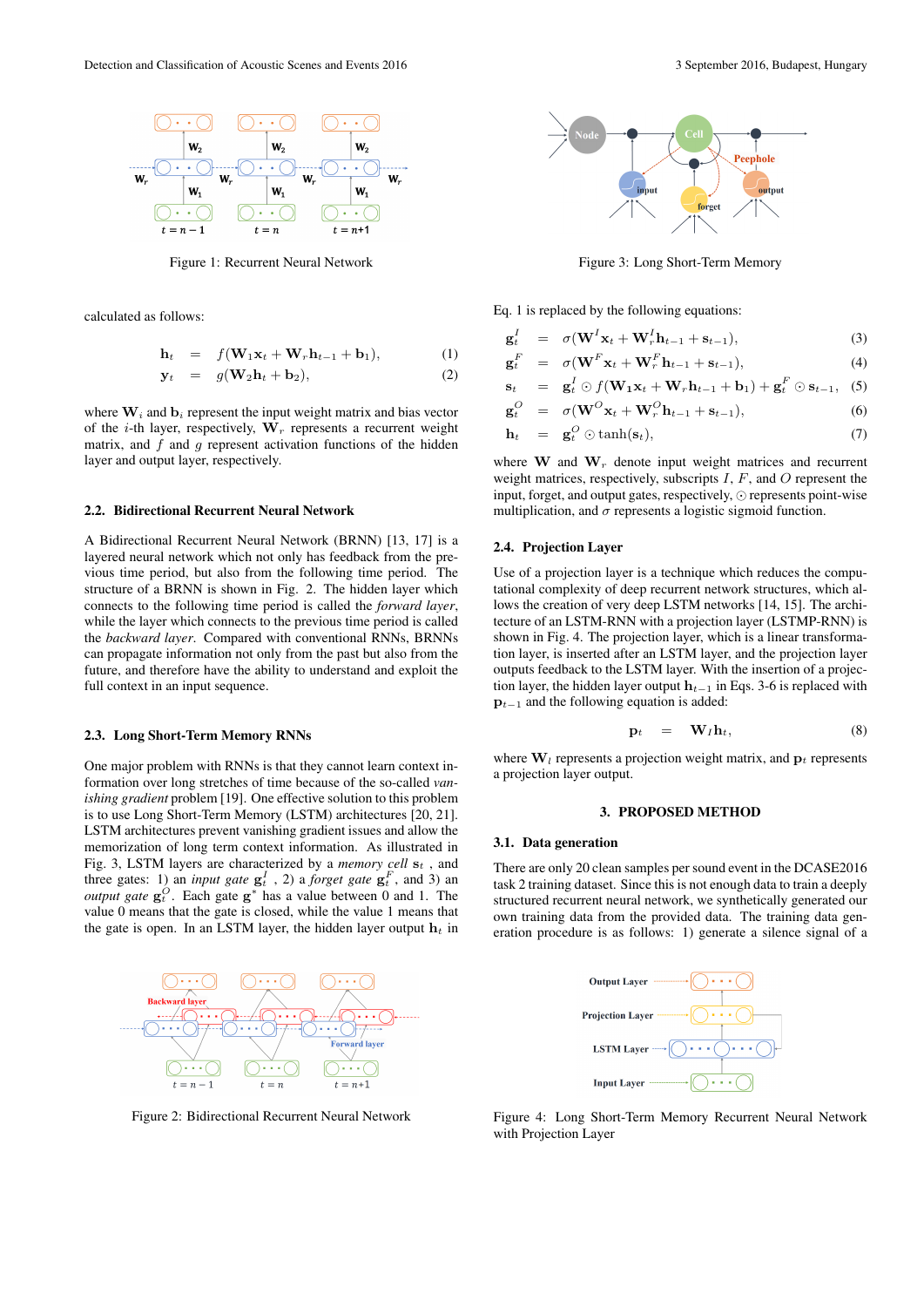predetermined length, 2) randomly select a sound event from the training dataset, 3) add the selected sound event to the generated silence signal at a predetermined location, 4) repeat Steps 2 and 3 a predetermined number of time, 5) add a background noise signal extracted from the development set at a predetermined signal to noise ratio (SNR).

In this data generation operation, there are four hyperparameters; signal length, number of events in a signal, number of overlaps, and SNR between sound events and background noise. We set signal length to 4 seconds, number of events to a value from 3 to 5, number of overlaps to a value from 1 to 5, and SNR to a value from -9 dB to 9 dB. We then generated 100,000 training samples of 4 seconds length, hence, about 111 hours of training data.

#### 3.2. Feature extraction

First, we modified the amplitude of the input sound signals to adjust for the differences in recording conditions by normalizing the signals using the maximum amplitude of the input sound signals. Second, the input signal was divided into 25 ms windows with a 40 % overlap, and we calculated a log filterbank feature for each window in 100 Mel bands (more bands than usual since high frequency components are more important than low frequency ones for SED). Finally, we conducted cepstral mean normalization (CMN) for each piece of training data. Feature vectors were calculated using HTK [22].

#### 3.3. Model

We extended the hybrid HMM/neural network model in order to handle a multi-label classification problem. To do this, we built a three state left-to-right HMM with a non-active state for each sound event. The structure of our HMM is shown in Fig. 5, where  $n = 0$ ,  $n = 5$  and  $n = 4$  represent the *initial state*, *final state*, and *nonactive state*, respectively. Notice that the non-active state represents not only the case where there is no active event, but also the case where other events are active. Therefore, the non-active state of each sound event HMM has a different meaning from the silence. In this study, we fix all transition probabilities to a constant value of 0*.*5.

Using Bayes' theorem, HMM state emission probability  $P(\mathbf{x}_t | s_{c,t} = n)$  can be approximated as follows

$$
P(\mathbf{x}_t|s_{c,t} = n) = \frac{P(s_{c,t} = n|\mathbf{x}_t)P(\mathbf{x}_t)}{P(s_{c,t} = n)}
$$
  

$$
\simeq \frac{P(s_{c,t} = n|\mathbf{x}_t)}{P(s_{c,t} = n)}
$$
(9)



Figure 5: Hidden Markov Model of each sound event



Figure 6: Proposed model structure

where  $c \in \{1, 2, \ldots C\}$  represents the index of sound events, and  $n \in \{1, 2, \ldots, N\}$  represents the index of HMM states, hence,  $P(s_{c,t} = n | \mathbf{x}_t)$  satisfies the sum-to-one condition of  $\sum_n P(s_{c,t} = n | \mathbf{x}_t)$  $n|\mathbf{x}_t| = 1$ . In the BLSTM-HMM Hybrid model, HMM state posterior  $P(s_{c,t} = n|\mathbf{x}_t)$  is calculated using a BLSTM-RNN. The structure of the network is shown in Fig. 6. This network has three hidden layers which consist of an LSTM layer, a projection layer, and the number of output layer nodes is  $C \times N$ . All values of the posterior  $P(s_{c,t}|\mathbf{x}_t)$  have the sum-to-one condition for each sound event *c* at frame *t*, it is obtained by the following softmax operations

$$
P(s_{c,t} = n | \mathbf{x}_t) = \frac{\exp(a_{c,n,t})}{\sum_{n'=1}^{N} \exp(a_{c,n',t})},
$$
(10)

where *a* represents the activation of output layer node. The network was optimized using back-propagation through time (BPTT) with Stochastic Gradient Descent (SGD) and dropout under the crossentropy for *multi-class multi-label* objective function

$$
E(\mathbf{\Theta}) = \sum_{c=1}^{C} \sum_{n=1}^{N} \sum_{t=1}^{T} y_{c,n,t} \ln(P(s_{c,t} = n | \mathbf{x}_t)), \quad (11)
$$

where **Θ** represents the set of network parameters, and *yc,n,t* is the HMM state label obtained from the maximum likelihood path at frame *t*. (Note that this is not the same as the multi-class objective function in conventional DNN-HMM.) HMM state prior  $P(s_{c,t})$ is calculated by counting the number of occurrence of each HMM state. However, in this study, because our synthetic training data does not represent the actual sound event occurrences, the prior obtained from occurrences of HMM states has to be made less sensitive. Therefore, we smoothed  $P(s_{c,t})$  as follows

$$
\hat{P}(s_{c,t}) = P(s_{c,t})^{\alpha},\tag{12}
$$

where  $\alpha$  is a smoothing coefficient. In this study, we set  $\alpha = 0.01$ . Finally, we calculated the HMM state emission probability using Eq. 9 and obtained the maximum likelihood path using the Viterbi algorithm.

## 4. EXPERIMENTS

#### 4.1. Experimental condition

We evaluated our proposed method by using the DCASE2016 task 2 dataset [18, 6]. In this study, we randomly selected 5 samples per event from training data, and generated 18 samples which have 120 sec length just like DCASE2016 task 2 development set using selected samples. These generated samples are used as development set for open condition evaluation, and remaining 15 samples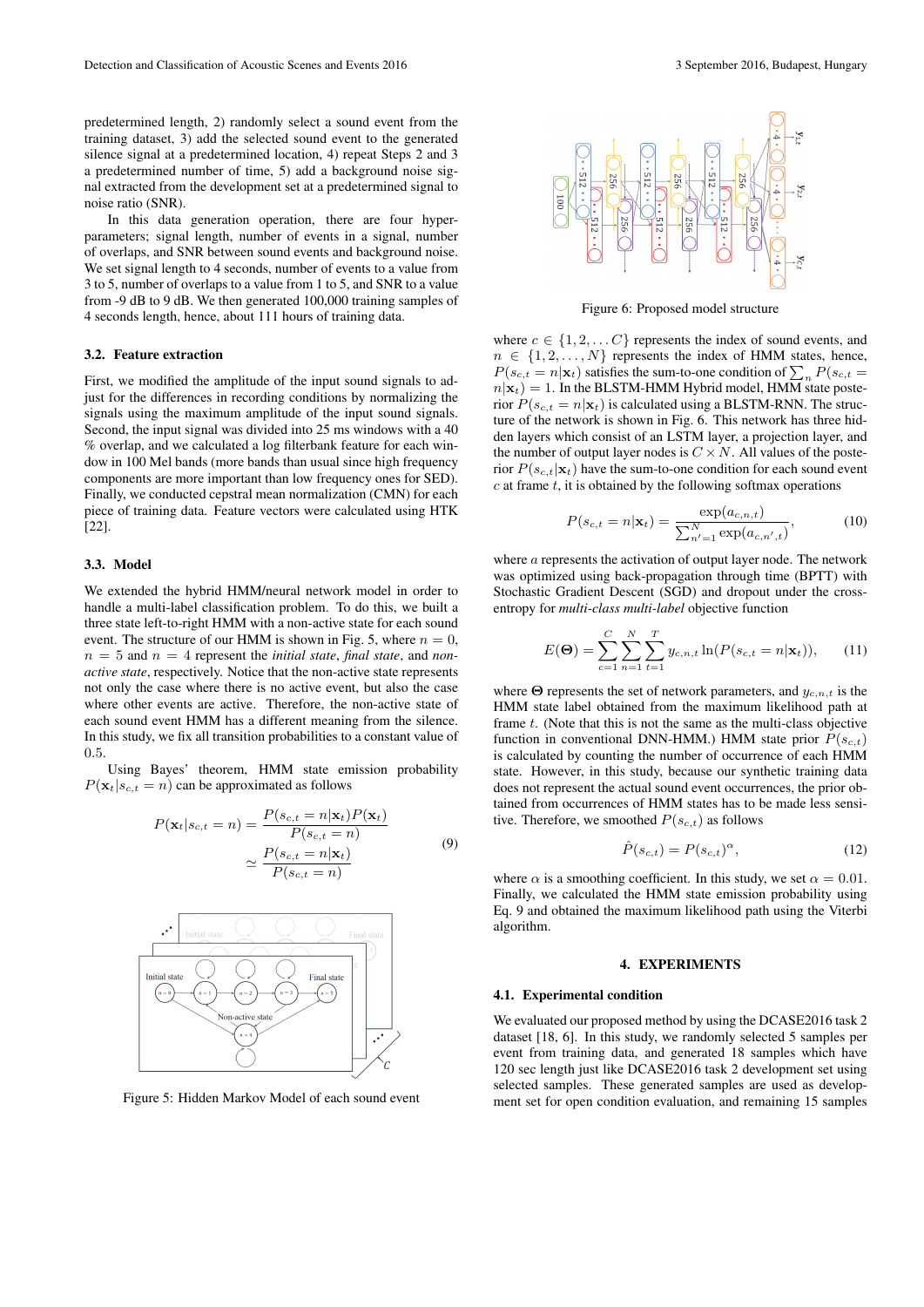Table 1: Experimental conditions

| Sampling rate          | 44,100 Hz          |
|------------------------|--------------------|
| Frame size             | $\overline{25}$ ms |
| Shift size             | 10 <sub>ms</sub>   |
| Learning rate          | 0.0005             |
| Initial scale          | 0.001              |
| Gradient clipping norm | 5                  |
| Batch size             | 64                 |
| Time steps             | 400                |
| Epoch                  | 20                 |

per class are used for training. Evaluation is conducted by using two metrics: *event-based* evaluation, and *segment-based* evaluation, where an F1-score (F1) and an error rate (ER) are utilized as evaluation criteria (see [24] for more details).

We built our proposed model using following procedure: 1) divide an active event into three segments with equal intervals in order to assign left-to-right HMM state labels, 2) train the BLSTM-RNN using these HMM state labels as supervised data, 3) calculate the maximum likelihood path with the Viterbi algorithm using RNN output posterior, 4) train the BLSTM-RNN by using the obtained maximum likelihood path as supervised data, 5) repeat step 3 and step 4. In this study, when calculating the maximum likelihood path, we fixed the alignment of non-active states, i.e., we just aligned event active HMM states. When training networks, we checked the error for test data every epoch, and if the error became bigger than in previous epoch, we restored the parameters of previous epoch and re-train the network with a halved learning rate. All networks were trained using the open source toolkit TensorFlow [23] with a single GPU (Nvidia Titan X) . Details of the experimental conditions are shown in Table 1.

#### 4.2. Comparison with conventional methods

To confirm the performance of our proposed method, we compared it with the following four methods: 1) NMF (DCASE2016 task2 baseline), 2) BLSTM-RNN, 3) BLSTM-RNN disregarding a few missing frames, 4) BLSTM-RNN with median filter smoothing. NMF is trained using remaining 15 samples per class by DCASE2016 task2 baseline script. In this study, we do not change any settings except for the number of training samples. BLSTM-RNN has the same network structure as BLSTM-HMM with the exception that the number of output layer nodes which have a sigmoid function as an activation function corresponds to the number of sound events *C*. Each node conducts a binary classification, hence, each output node  $y_c$  is between 0 and 1. We set the threshold as 0.5, i.e.,  $y_c > 0.5$  represents sound event *c* being active, and  $y_c \leq 0.5$  non-active. For post-processing, we applied two methods, median filtering, and disregarding a few missing frames. In this time, we set the degree of median filtering to 9, and the number of disregarded frames to 10.

Experimental results are shown in Table 2. Note that the results of test set are provided by DCASE2016 organizers [18]. From the

Table 2: Experimental results

|                        | Event-based (dev / test) |                | Segment-based (dev / test) |               |
|------------------------|--------------------------|----------------|----------------------------|---------------|
|                        | $F11\%1$                 | ER $\sqrt{31}$ | $F11\%1$                   | <b>ER</b> [%] |
| NMF (Baseline)         | 14.6 / 24.2              | 665.4 / 168.5  | 35.9/37.0                  | 183.4 / 89.3  |
| <b>BLSTM</b>           | 66.5/                    | 85.3/          | $87.0/-$                   | $25.9/-$      |
| $BLSTM$ (w/ disregard) | $75.9/-$                 | 52.5/          | $87.0/-$                   | $25.9/-$      |
| BLSTM (w/ median)      | 75.8/68.2                | 53.2/60.0      | 87.7/78.1                  | 24.2 / 40.8   |
| <b>BLSTM-HMM</b>       | 76.6/67.1                | 51.1/64.4      | 87.2/76.0                  | 25.9/50.0     |

Table 3: Effect of background noise

|            | Event-based            |                       | Segment-based |                      |
|------------|------------------------|-----------------------|---------------|----------------------|
| $EBR$ [dB] | $F1$ $\lceil\% \rceil$ | ER $\lceil \% \rceil$ | F1 [%]        | ER $\lceil\% \rceil$ |
| -h         | 73.7                   | 58.0                  | 86.0          | 28.0                 |
|            | 76.7                   | 51.3                  | 87.4          | 25.9                 |
|            | 79.6                   | 44.1                  | 88.1          | 23.9                 |

results, we can see that the methods based on BLSTM are significantly better than NMF-based method in polyphonic sound event detection. As regards post-processing, in study [8], the authors reported that they did not require post-processing since RNN outputs have already been smoothed. However, we confirmed that postprocessing is still effective, especially for event-based evaluation. In addition, although RNN outputs are smoother than the outputs of neural networks without a recurrent structure, there is still room for improvement by smoothing RNN outputs. Our proposed method achieved the best performance for development set on event-based evaluation, which supports this assertion.

## 4.3. Analysis

In this section, we focus on the factors which influenced the performance of our proposed method using development set. The first factor is SNR between background noise and events. The performance of our proposed method for development set of each SNR condition is shown in Table 3. From these results, there are clear differences in performance between the different SNR conditions. This is because the loud background noise caused more insertion errors, especially small loudness events such as *doorslam* and *pageturn*.

The second factor is the difference in performance between the monophonic and polyphonic tasks. The performance of our proposed method on each type of tasks is shown in Table 4. In general, polyphonic task is more difficult than monophonic task. However, we observed a strange behavior with better scores in the polyphonic task than in the monophonic task, while the opposite is normally to be expected. We will investigate the reason as a future work.

# 5. CONCLUSION

We proposed a new method of polyphonic sound event detection based on a Bidirectional Long Short-Term Memory Hidden Markov Model hybrid system (BLSTM-HMM), and applied it to the DCACE2016 challenge task 2. We compared our proposed method to baseline non-negative matrix factorization (NMF) and standard BLSTM-RNN methods. Our proposed method outperformed them in both monophonic and polyphonic tasks, and finally achieved an average F1-score of 67.1% (error rate of 64.5%) on the event-based evaluation, and an average F1-score 76.0% (error rate of 50.0%) on the segment-based evaluation.

In future work, we will investigate the reason for the counterintuitive results in the difference between monophonic and polyphonic task, the use of sequence discriminative training for BLSTM-HMM, and we will apply our proposed method to a realrecording dataset.

Table 4: Difference in the performance between monophonic and polyphonic task

|            | Event-based |               | Segment-based |                      |
|------------|-------------|---------------|---------------|----------------------|
|            | F1 [%]      | <b>ER</b> [%] | F1 [%]        | ER $\lceil\% \rceil$ |
| Monophonic | 76.2        | 54.0          | 84.3          | 32.4                 |
| Polyphonic | 76.9        | 49.6          | 88.7          | 22.5                 |